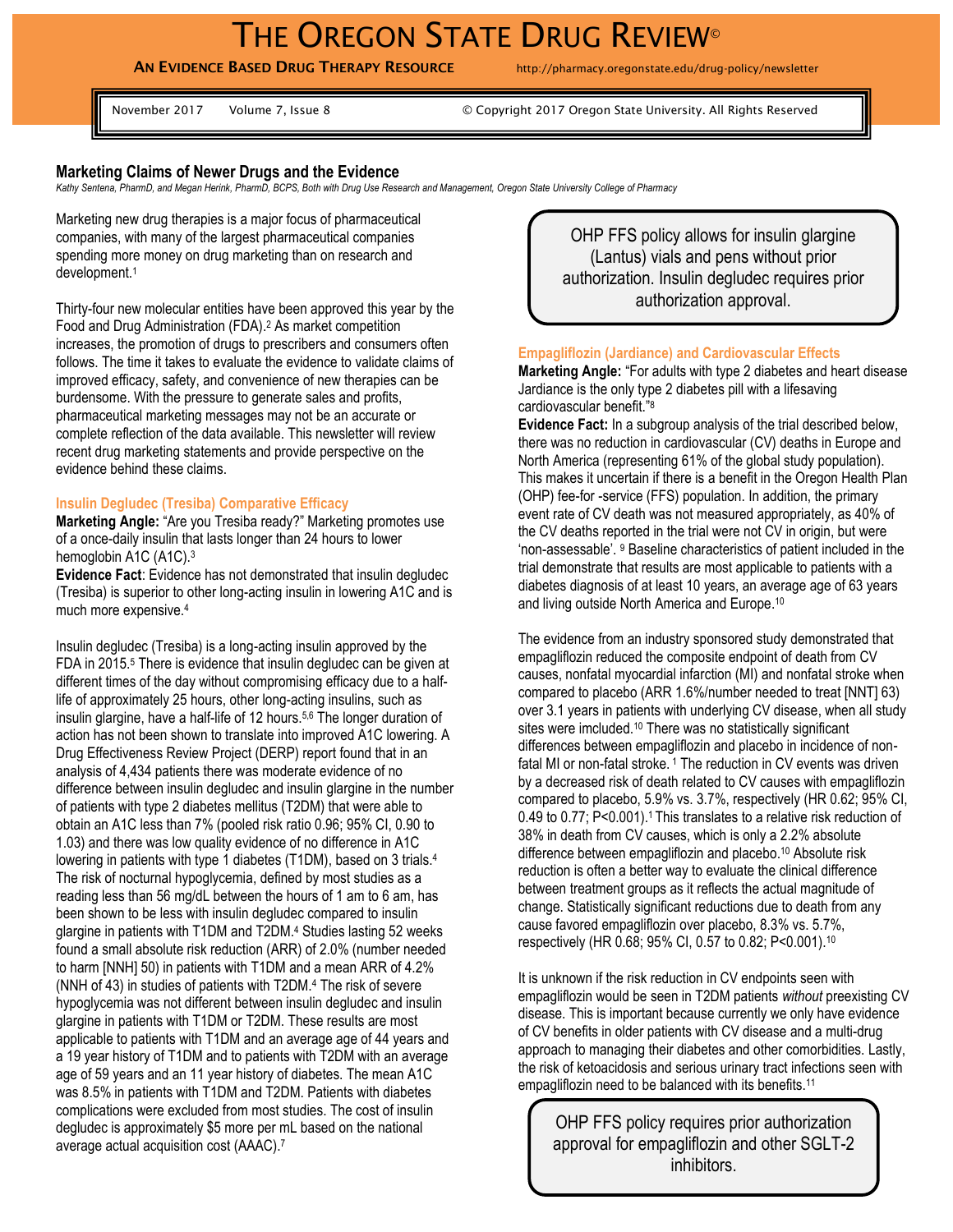# **Non-vitamin K Oral Anticoagulants Comparative Efficacy**

**Marketing Angle:** Consumer commercials advertise "Pradaxa is proven better than warfarin at reducing stroke."<sup>12</sup> Other marketing focuses on non-vitamin K oral anticoagulants (NOAC) being more convenient than warfarin due to lack of dietary interactions and lack of blood monitoring.<sup>13,14</sup>

**Evidence Fact**: Subgroup analysis of patients with atrial fibrillation (AF) demonstrate that superior efficacy of NOACs over warfarin is valid only for those patients who are consistently unable to maintain a therapeutic international normalized ratio (INR). <sup>14</sup> Appropriate patient selection for NOAC treatment warrants consideration. NOACs have a potential for significant drug interactions with combinations of Pglycoprotein and CYP 3A4 inhibitors and inducers. Dosing adjustments based on renal function is required for all NOACs.

Advertising promotes the use of NOACs, such as dabigatran and apixaban, at being superior to warfarin at reducing the risk of stroke in patients with AF. Numerically, both these treatments were superior to warfarin for the overall findings. However, a DERP report found that the efficacy of NOACs was not superior to warfarin in patients who were taking warfarin with an INR in the therapeutic range at least 66% of the time.<sup>15</sup> This finding was illustrated in the open-label study comparing dabigatran (Pradaxa) to warfarin. Results found an ARR for the primary endpoint of stroke or systemic embolism to be 0.60% and a number needed to treat of 167 with dabigatran compared to warfarin. <sup>16</sup> However only 64% of patients taking warfarin were in the therapeutic range, suggesting sub-optimal warfarin management. The open-label study design imparts a high risk of performance bias with the potential to influence the results.

A reduction in risk of hemorrhagic stroke, lack of laboratory monitoring and less food and drug interactions compared to warfarin have been cited as some of the benefits of NOACs. A less emphasized risk of NOAC therapy is the potential for increased risk of bleeding when combined with other drugs that share the same metabolic pathways (CYP3A4 and P-glycoprotein). Apixaban and rivaroxaban have warnings against concomitant use with other drugs that are metabolized by the CYP3A4 metabolic pathway and apixaban, dabigatran and rivaroxaban have warnings against use with Pglycoprotein inducers/competitors. Edoxaban should not be used with the P-glycoprotein inducer, rifampin, but does not undergo metabolism via the other shared metabolic pathways. NOAC efficacy and safety studies often exclude patients who take drugs that may alter the plasma concentrations of NOACs. Evidence regarding concomitant use of NOACs with drugs with similar metabolic pathways often comes from animal models with limited evidence available from human studies. A retrospective cohort study in 91,330 patients taking either apixaban, dabigatran, or rivaroxaban for atrial fibrillation (AF) found an increased adjusted risk of major bleeding (hospitalization or emergency room visit with primary diagnosis of intracranial hemorrhage or gastrointestinal, urogenital, or other bleeding) when NOACs were used in combination with amiodarone, fluconazole, rifampin or phenytoin (Table 1).<sup>17</sup> Diltiazem and amiodarone were prescribed in 22.7% and 21.1%, respectively, of patients taking NOACs despite warnings against these combinations.<sup>17</sup>

In addition to drug interactions, renal function should be considered. All NOACs have recommendations for dosing adjustments based on reduced renal function. Warfarin is recommended for patients with severe renal impairment (CrCl <15 mL/min). NOAC trials also excluded patients with chronic kidney disease, who are at increased risk of stroke, preventing efficacy conclusions in this population.16,18– <sup>20</sup> Additionally, edoxaban use in patients with CrCl greater than 95 mL/min is not recommended.

Tolerability, based on withdrawal rates, was higher in clinical trials with some NOACs compared to warfarin. Twice-daily dosing may pose adherence concerns in some patients and the shorter half-lives of NOACs compared to warfarin, putting patients at a higher risk of thrombosis if a dose is missed.

## **Table 1. Adjusted incidence Rates of Major Bleeding per 1000 person-years**<sup>17</sup> **\***

| <b>Combinations</b> | Increased Risk with Combination Therapy |
|---------------------|-----------------------------------------|
| NOAC + Amiodarone   | 13.94 (99% CI, 9.76 to 18.13)           |
| NOAC + Fluconazole  | 138.46 (99% CI, 80.96 to 195.97)        |
| NOAC + Rifampin     | 36.90 (99% CI, 1.59 to 72.22)           |
| NOAC + Phenytoin    | 52.31 (99% CI, 32.18 to 72.44)          |

\* Apixaban, edoxaban and rivaroxaban included

OHP FFS policy allows coverage of warfarin, apixaban, dabigatran, edoxaban and rivaroxaban without a PA

# **Hepatitis C Treatment Candidates**

**Marketing Angle:** Marketing claims imply new hepatitis C directacting antivirals (DAA) cure 99% of hepatitis C cases and treatment is appropriate for all patients that "are ready".<sup>17</sup>

**Evidence Fact**: There are limitations to the evidence demonstrating sustained viral response (SVR) rates of up to 99% with DAA therapy. Important safety concerns and lack of evidence for important health outcomes requires diligent prescribing of DAAs to the most appropriate patients.

There is widespread marketing promoting the use of DAAs for the treatment and potential cure of hepatitis C. While these new treatments offer significant improvements in SVR over control (ARR 30.3%; NNT 4), limitations to the evidence remain. Chronic hepatitis C is a slowly progressing disease over decades and it is unknown if delaying treatment in those with mild disease (F0-F2 fibrosis) results in poorer outcomes.<sup>18</sup> Additionally, SVR is a non-validated surrogate outcome. There is recent data suggesting that treatment with DAAs improves patient reported outcomes compared to placebo<sup>21</sup> and evolving evidence on other clinically significant long term outcomes. However, due to the time to progress to complications, there is insufficient direct evidence that treatment of hepatitis C with DAAs improves complications including ascites, variceal bleeding, hepatic encephalopathy, hepatocellular carcinoma, or liver transplantation with long-term use.<sup>18</sup> Additionally, there is evidence of up to a 30% incidence of spontaneous viral clearance within the first 6 to12 months of acute hepatitis C infection.22,23

Patient exclusion criteria and reliance on short-term data are also limitations to understanding the full treatment effect of DAAs. Trials excluded patients with hepatitis B infection, which have led to post-